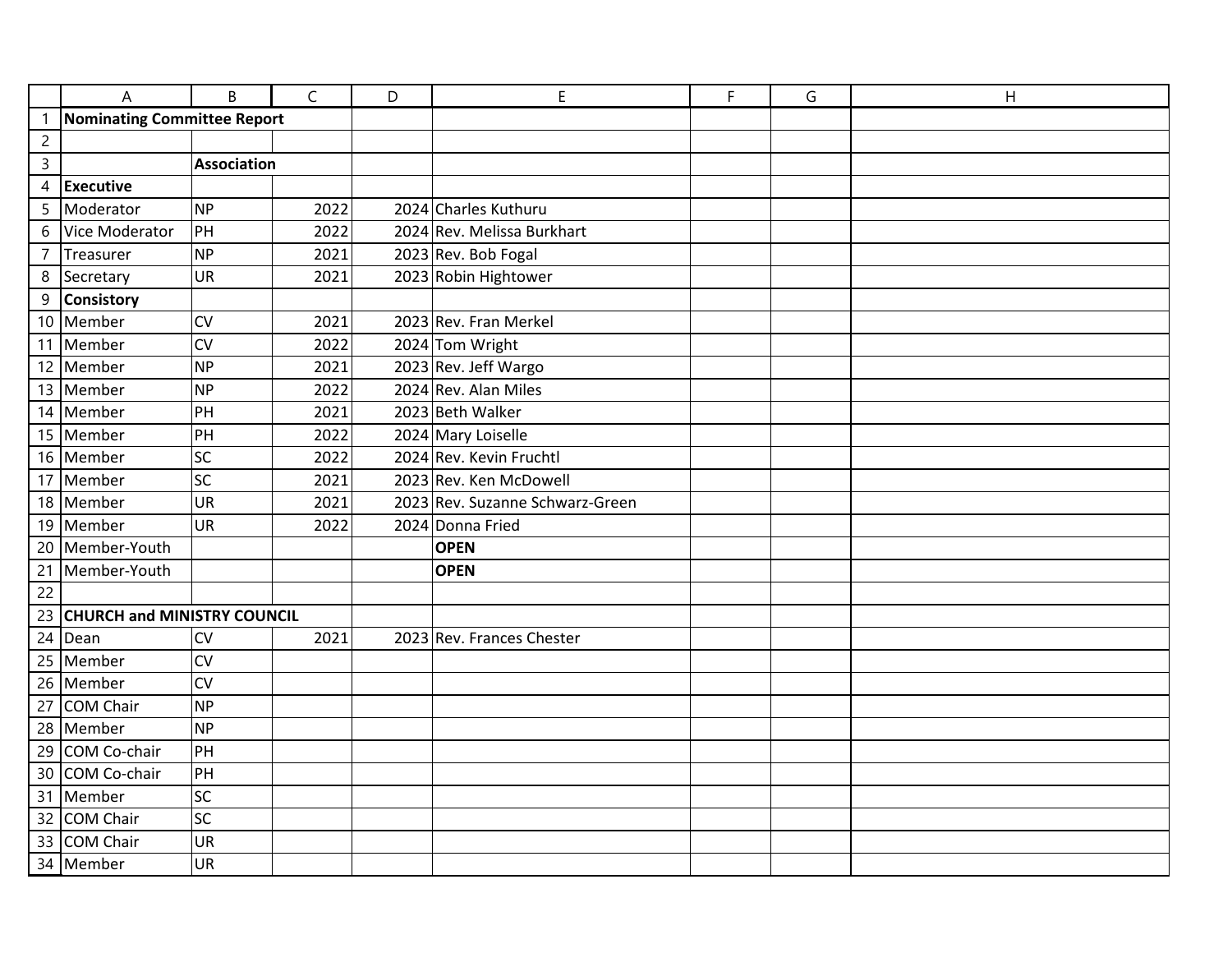|                                                   | A                                                             | B                                                        | C    | D | E                          | F | G | H |  |  |
|---------------------------------------------------|---------------------------------------------------------------|----------------------------------------------------------|------|---|----------------------------|---|---|---|--|--|
| 35                                                |                                                               |                                                          |      |   |                            |   |   |   |  |  |
| 36                                                | <b>NOMINATING</b>                                             |                                                          |      |   |                            |   |   |   |  |  |
|                                                   | 37 Chair                                                      | <b>UR</b>                                                | 2021 |   | 2023 Rev. JoEllen Mauger   |   |   |   |  |  |
|                                                   | 38 Member                                                     | CV                                                       | 2022 |   | 2024 Rev. Mary Etta Mest   |   |   |   |  |  |
|                                                   | 39 Member                                                     | CV                                                       | 2021 |   | 2023 Crystal Angstadt      |   |   |   |  |  |
|                                                   | 40 Member                                                     | <b>NP</b>                                                | 2022 |   | 2024 OPEN                  |   |   |   |  |  |
| 41                                                | Member                                                        | <b>NP</b>                                                | 2021 |   | 2023 OPEN                  |   |   |   |  |  |
|                                                   | 42 Member                                                     | PH                                                       | 2021 |   | 2023 Rev. Bernice Baxter   |   |   |   |  |  |
|                                                   | 43 Member                                                     | PH                                                       | 2022 |   | 2024 OPEN                  |   |   |   |  |  |
|                                                   | 44 Member                                                     | SC                                                       | 2021 |   | 2023 Rev. Shawn Van Dyke   |   |   |   |  |  |
|                                                   | 45 Member                                                     | SC                                                       | 2022 |   | 2024 Rev. Craig Zimmerman  |   |   |   |  |  |
|                                                   | 46 Member                                                     | <b>UR</b>                                                | 2021 |   | 2023 Rev. Dwayne Mosier    |   |   |   |  |  |
|                                                   | 47 Member                                                     | UR                                                       | 2022 |   | 2024 Ned Schillow          |   |   |   |  |  |
| 48                                                |                                                               |                                                          |      |   |                            |   |   |   |  |  |
|                                                   |                                                               | 49 Everything below this line is appointed by Consistory |      |   |                            |   |   |   |  |  |
|                                                   | 50 BUDGET & FINANCE (Appointed by Conference Consistory)      |                                                          |      |   |                            |   |   |   |  |  |
|                                                   | 51 Treasurer                                                  | <b>NP</b>                                                | 2021 |   | 2023 Rev. Bob Fogal        |   |   |   |  |  |
|                                                   | 52 Chair                                                      | <b>UR</b>                                                | 2021 |   | 2023 Kate Hoffman          |   |   |   |  |  |
|                                                   | 53 Member                                                     | CV                                                       | 2021 |   | 2023 Dave Wolfe            |   |   |   |  |  |
|                                                   | 54 Member                                                     | UR                                                       | 2021 |   | 2023 Caroline Dunleavy     |   |   |   |  |  |
|                                                   | 55 Member                                                     | <b>NP</b>                                                | 2021 |   | 2023 Blaine Price          |   |   |   |  |  |
|                                                   | 56 Member                                                     | <b>UR</b>                                                | 2021 |   | 2023 James Foster          |   |   |   |  |  |
|                                                   | 57 Member                                                     | PH                                                       | 2021 |   | 2023 Rev. Jonathan Bangera |   |   |   |  |  |
| 58                                                |                                                               |                                                          |      |   |                            |   |   |   |  |  |
|                                                   | 59 ENDOWMENT (Appointed by Conference Consistory) - 3 yr term |                                                          |      |   |                            |   |   |   |  |  |
|                                                   | 60 Treasurer                                                  | <b>NP</b>                                                | 2021 |   | 2023 Rev. Bob Fogal        |   |   |   |  |  |
| 61                                                | Chair                                                         | CV                                                       | 2020 |   | 2023 Bill Buskirk          |   |   |   |  |  |
|                                                   | 62 Member                                                     |                                                          |      |   | <b>OPEN</b>                |   |   |   |  |  |
|                                                   | 63 Member                                                     | CV                                                       | 2022 |   | 2024 Darryl Hamm           |   |   |   |  |  |
|                                                   | 64 Member                                                     | UR                                                       | 2020 |   | 2023 Steve Yost            |   |   |   |  |  |
|                                                   | 65 Member                                                     | PH                                                       | 2022 |   | 2024 Scott Muirhead        |   |   |   |  |  |
| 66                                                |                                                               |                                                          |      |   |                            |   |   |   |  |  |
| 67 PERSONNEL (Appointed by Conference Consistory) |                                                               |                                                          |      |   |                            |   |   |   |  |  |
|                                                   | 68 Chair                                                      | PH                                                       | 2022 |   | 2024 Rev. Melissa Burkhart |   |   |   |  |  |